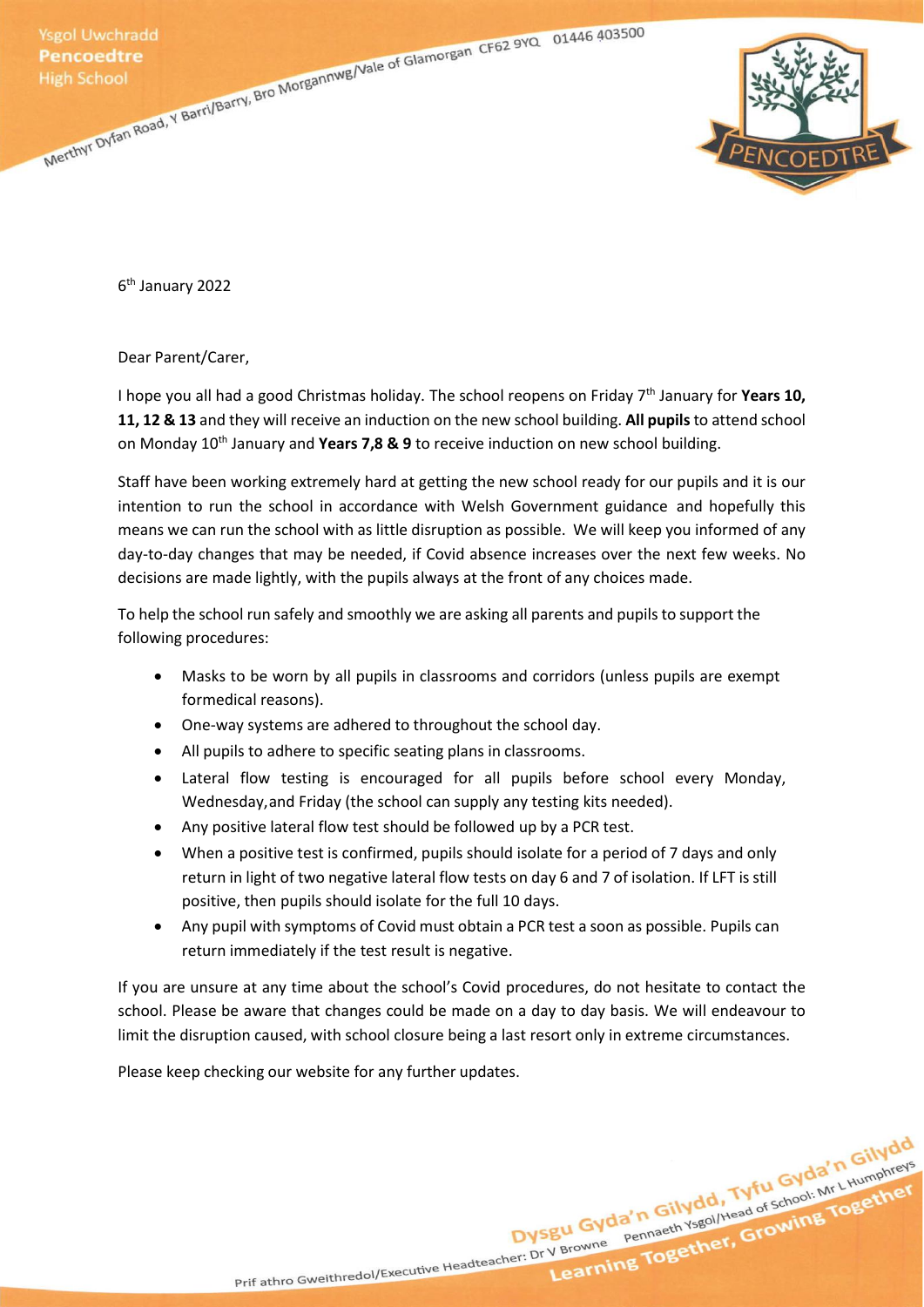Ysgol Uwchradd<br>
Pencoedtre<br>
High School<br>
Merthyl Dyfan Road, Y Barri/Barry, Bro Morgannwg/Vale of Glamorgan CF62 9YQ<br>
Merthyl Dyfan Road, Y Barri/Barry, Bro Morgannwg/Vale of Glamorgan CF62 9YQ<br>
Merthyl Dyfan Road, Y Barri



### **Expectations**

As we return to a whole new beginning, we must ensure that we set the highest standards of all aspects of school life. Our uniform is a big part of shaping our ethos and culture and the environment that we want to thrive in. Therefore, it is imperative that your child always presents themselves ready to learn and this includes the highest standard of uniform. Please note if your child is entitled to free school meals and you feel you need support in this matter, then please contact your child's Head of Year. Please can you communicate with your child that if they arrive in school with a hoodie, it will be confiscated immediately and parents will be requested to collect it.

## Please see below photos of what we consider is demonstrating **'Being PHS!'**



This is an exciting opportunity for us all that we must grasp with both hands. There are a number of changes that we are introducing at the start of this new dawn. We believe fully in building **'Genuine Mutual Respect'** between all at Pencoedtre High School and especially between teachers and pupils and pupils to teachers. To do this we are introducing three new strategies to ensure consistency in achieving this. They are known as **STEPS, SLANT,** and **SHAPE.** These will be presented to you child during the new building induction process. Please see below information explaining each.

Dysgu Gyda'n Gilydd, Tyfu Gyda'n Gilydd<br>Dysgu Gyda'n Gilydd, Tyfu Gyda'n Llumphreys<br>Dysgu Gyda'n Gilydd, Tyfu Gyda'n Llumphreys Prif athro Gweithredol/Executive Headteacher: Dr V Browne Pennaeth Ysgol/Head of School: Mr L Humphreys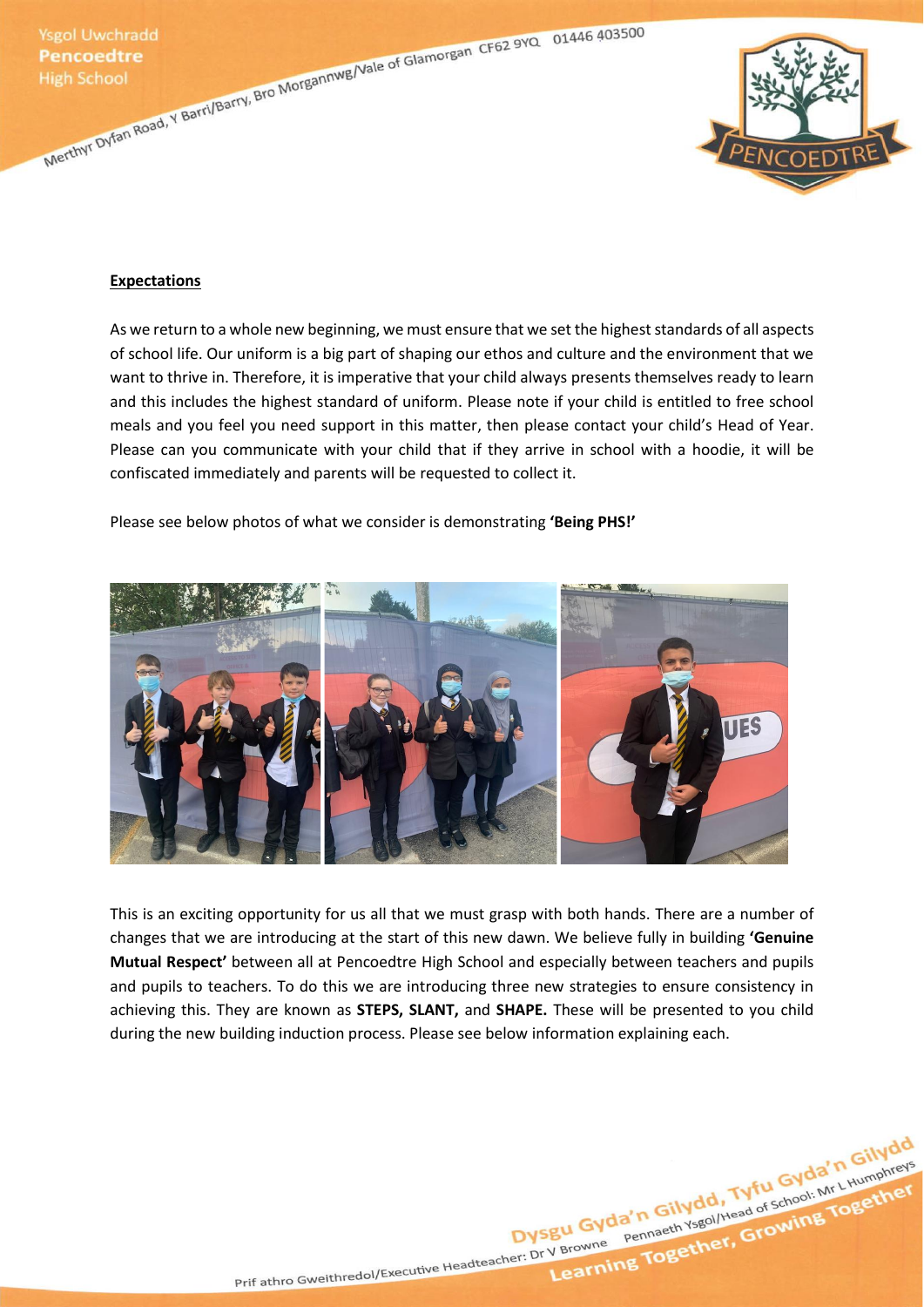Merthyl Dyfan Road, Y Barri/Barry, Bro Morgannwg/Vale of Glamorgan CF62 9YQ 01446 403500



# STEPS - what we expect from every pupil in every interaction with an adult

|  |  |  | Sir or Miss - Address all adults in this manner or end each reply in this way. |
|--|--|--|--------------------------------------------------------------------------------|
|--|--|--|--------------------------------------------------------------------------------|

- Thank anyone who does anything for you by clearly saying "Thank you".  $\mathbf{T}$
- Eye Contact  $-$  with any person you interact with. E
- Please Use this when you request anything either at the start or end of P the sentence.
- Smile Make sure you do this at all times; a positive facial expression leads S to a positive outcome.

# SLANT - how we get pupils attention and to ensure they are listening to teacher instruction

- S Sit up straight with your arms folded.
- Raise your hand and have all the Listen to all instructions. pupils raise theirs to get their  $\mathbf{L}$ attention.

Then 5,4,3,2 and ... SLANT

- Answer all questions. A
- Not interrupt or speak over others. N
- Track the staff member who is T speaking.